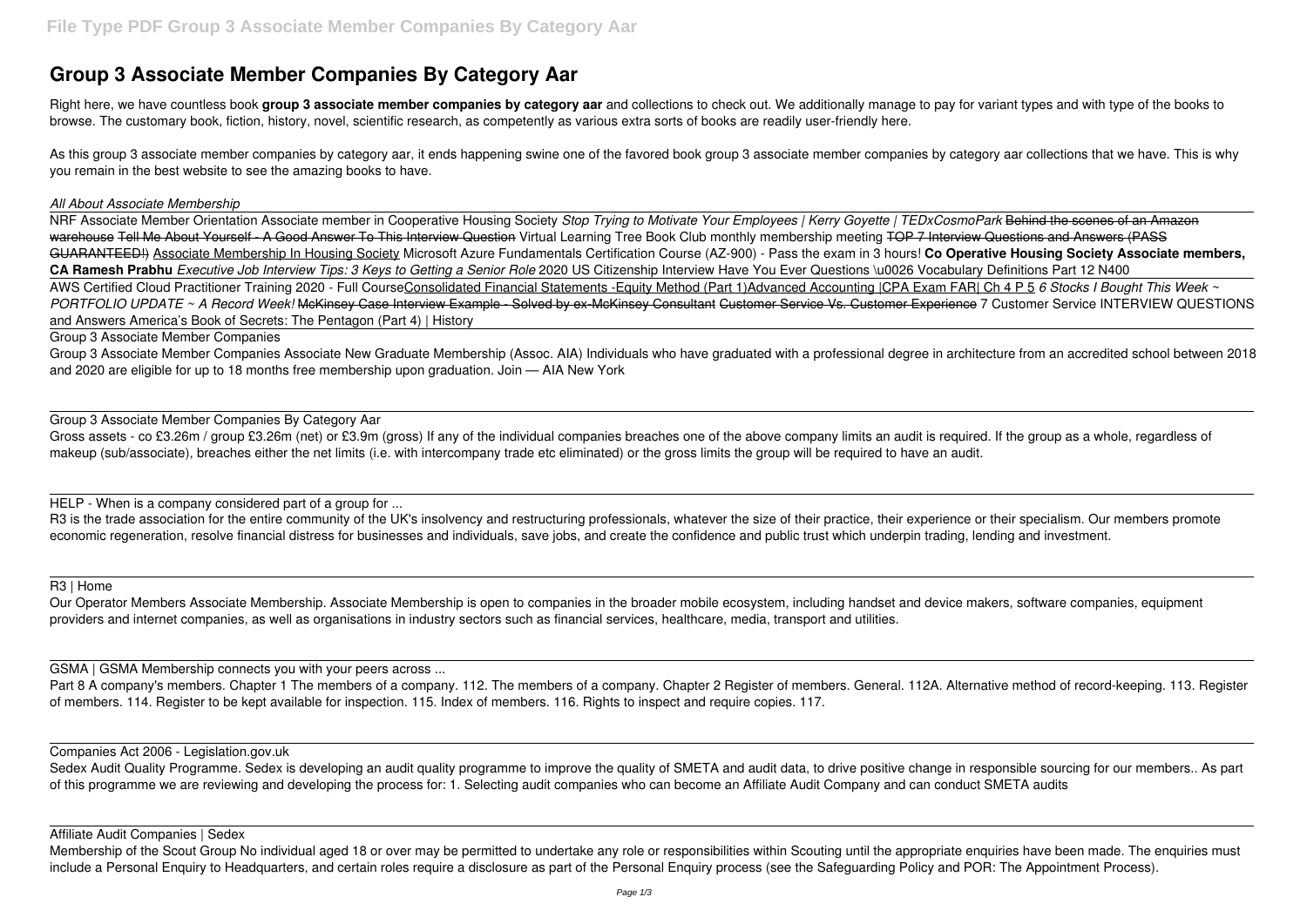Chapter 3: The Scout Group | Policy, Organisation and ...

In most cases, affiliate and associate are used synonymously to describe a company with a parent company that only possesses a minority stake in the ownership of the company.

Subsidiary vs. Affiliate: What's the Difference?

In this example, the husband has control of Company A and the wife has significant influence over Company B. For Company A's financial statements, a close family member of the person who controls the company has significant influence over Company B and so the two companies are related by virtue of paragraphs 33.2(a)(i) and 33.2(b)(vii).

1039 Requirements where purchasing company is a member of a group U.K. (1) This section applies if the company making the purchase is immediately before the purchase a member of a group. (2) In this section and sections 1040 to 1041 that group is referred to as "the purchaser's group ". (3) If—

FRS 102: Related Party Disclosures | AccountingWEB We would like to show you a description here but the site won't allow us.

Companies | Glassdoor

Whenever new members are appointed, existing members leave the LLP or certain details of the member change, details must be reported to Companies House. 1 New members The initial LLP members are notified to Companies House on incorporation as part of form LL IN01, which can be filed electronically or on paper.

Statement (3): Don't just look at the 45% holding and presume it is an associate without considering the other facts. By looking at the ability to appoint directors shows that Indigo Co has four of the six directors, effectively giving them power and therefore control over the decision making in the company.

A trade association, also known as an industry trade group, business association, sector association or industry body, is an organization founded and funded by businesses that operate in a specific industry.An industry trade association participates in public relations activities such as advertising, education, publishing, lobbying, and political donations, but its focus is collaboration ...

Corporation Tax Act 2010 - Legislation.gov.uk

You can set up ('incorporate') a limited liability partnership (LLP) to run a business with 2 or more members.A member can be a person or a company, known as a 'corporate member'. Each ...

Set up and run a limited liability partnership (LLP) - GOV.UK

The RA Group is a collection of specialist food and guest services companies, bound together by the shared purpose of delivering exceptional customer experiences. By harnessing the individual brilliance of these companies, we deliver personalised and intuitive hospitality to our clients; from prestigious corporate organisations to iconic cultural and heritage venues.

Who are the members of a limited liability partnership (LLP)?

Preparing simple consolidated financial statements | F3 ...

Trade association - Wikipedia

Homepage - RA Group

Associate member of the International Telecommunication Union's (ITU) Telecommunication Standardization Sector (ITU-T) Study Group 3 (SG3). ITU-T is the standardization arm of ITU—a specialized agency under the United Nations. As a part of ITU-T, SG3

IIJ to Become an Associate member of Study Group 3, an ...

In response to COVID-19 we can currently offer membership to the below sectors on a temporary basis. As we work with supply partners on stock availability and await government advice, there is no